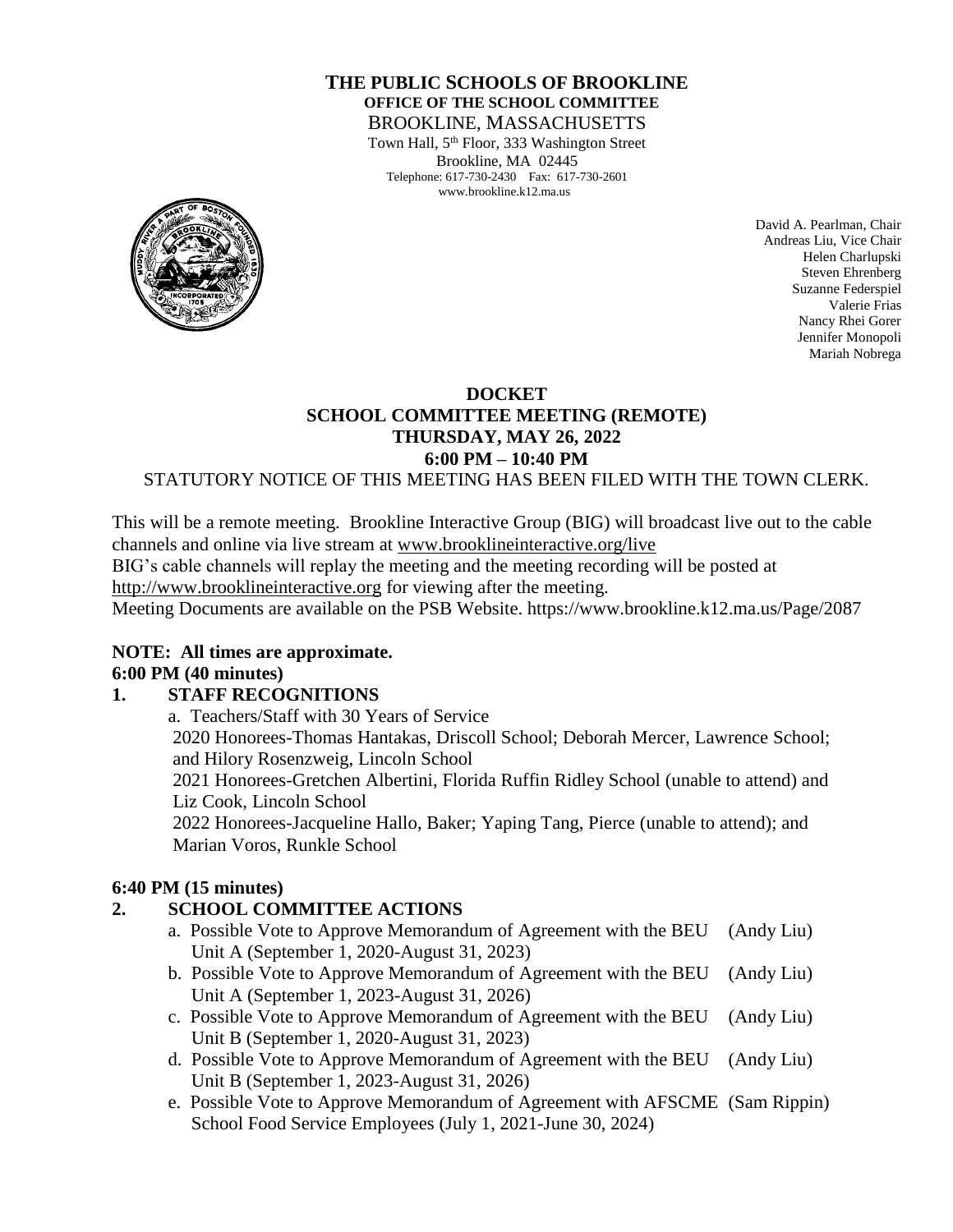# **BROOKLINE SCHOOL COMMITTEE MEETING DOCKET MAY 26, 2022 PAGE 2**

# **6:55 PM (5 minutes)**

#### **3. ADMINISTRATIVE BUSINESS** (David Pearlman)

- a. Consent Agenda
	- i. Past Records: School Committee Meetings on May 12, 2022 and May 15, 2022
	- ii. Acceptance of Gifts
	- iii. Acceptance of Grants

## **7:00 PM (10 minutes)**

# **4. STUDENT REPORT** (Claire Gallion)

a. Farewell and Thank You to Outgoing Student Representative (David Pearlman) Claire Gallion

# **7:10 PM (20 minutes)**

#### **5. SUPERINTENDENT'S REPORT** (Linus Guillory) a. Spotlight on Excellence

**7:30 PM (15 minutes)**

# **6. PUBLIC COMMENT**

*Members of the public may send written public comment to [school\\_committee@psbma.org](mailto:school_committee@psbma.org) Written comments will be shared with all School Committee members. If you would like to provide comment in real time during the meeting please email [school\\_committee@psbma.org](mailto:school_committee@psbma.org) by 12:00 PM on Thursday, April 26, 2022. After signing up, you will receive an email with additional information on how to provide comment during the meeting. Speakers will be called on in the order in which they signed up (2 minutes per person).* 

## **7:45 PM (2 hours and 5 minutes)**

# **7. PRESENTATIONS AND DISCUSSIONS OF CURRENT ISSUES**

## **7:45 PM (45 minutes)**

a. Update on Social Emotional Learning (SEL) (Casey Ngo-Miller and Assistant Director

 of Guidance, Clinical Services, and Social-Emotional Learning Matthew DuBois)

## **8:30 PM (1 hour)**

b. K-8 Social Studies Update (Interim K-8 Social Studies Curriculum Coordinator Greg Porter)

#### **9:30 PM (20 minutes)**

c. Discussion of 2022 Superintendent Evaluation (David Pearlman and Suzanne Federspiel) Process/Timeline